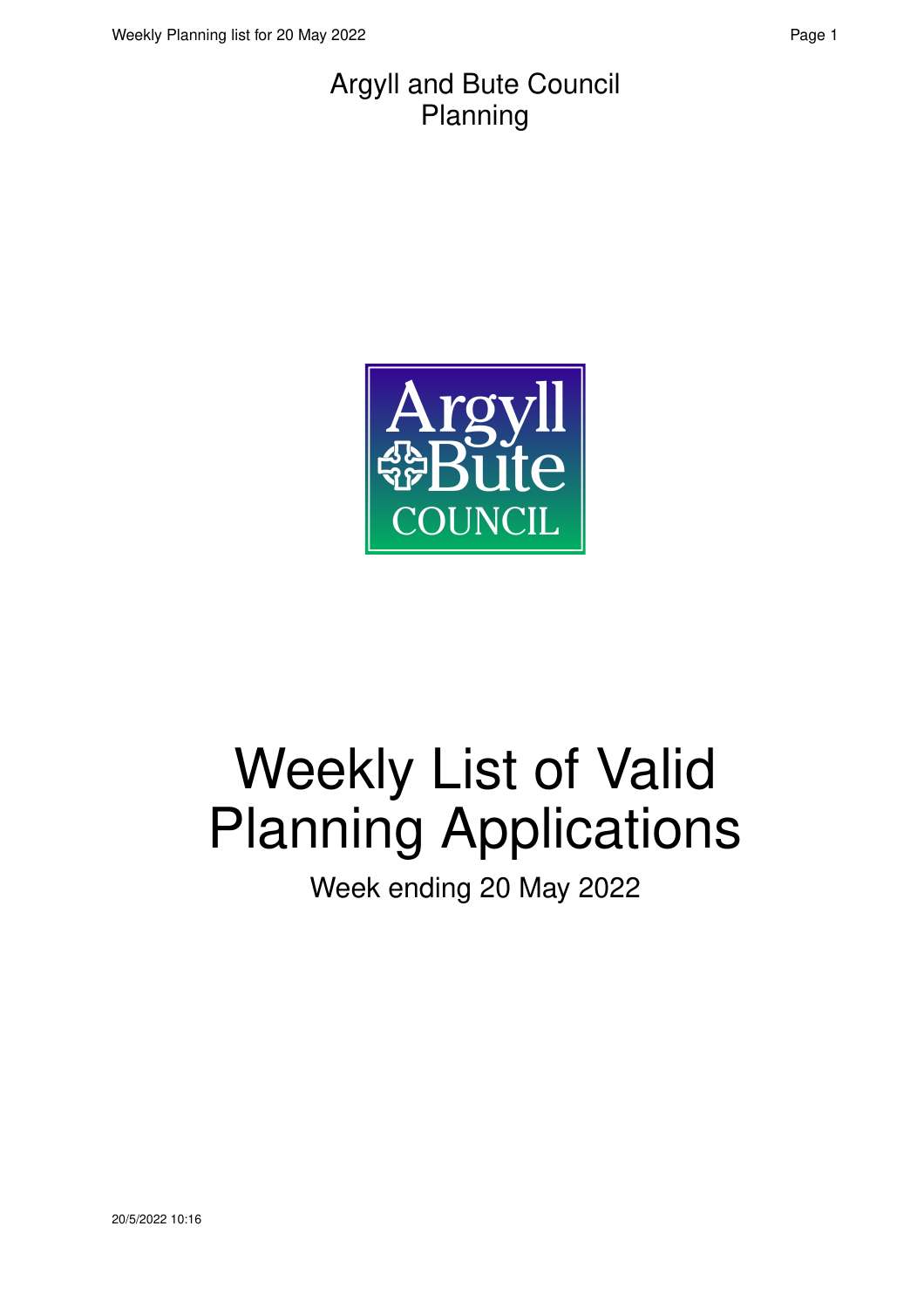### **Bute and Cowal**

| Reference:                | 22/00073/PP                                                 | Officer:   | Steven Gove                                              |
|---------------------------|-------------------------------------------------------------|------------|----------------------------------------------------------|
|                           |                                                             | Telephone: | 01546 605518                                             |
| <b>Ward Details:</b>      | 06 - Cowal                                                  |            |                                                          |
| <b>Community Council:</b> | Kilfinan Community Council                                  |            |                                                          |
| Proposal:                 | Demolition of porch, alterations and erection of extensions |            |                                                          |
| Location:                 | Inverae Cottage, Tighnabruaich, Argyll And Bute, PA21 2BE   |            |                                                          |
| <b>Applicant:</b>         | Mr Alan Cunningham                                          |            |                                                          |
|                           | Inverae Cottage, Poltalloch Road, Tighnabruaich, Argyll And |            |                                                          |
|                           | Bute, PA21 2BE                                              |            |                                                          |
| Agent:                    | <b>LH Architecture</b>                                      |            |                                                          |
|                           |                                                             |            | Unit A Business Centre , Darluith Road, Linwood, PA3 3TP |
| <b>Development Type:</b>  | N01 - Householder developments                              |            |                                                          |
| <b>Grid Ref:</b>          | 197398 - 671827                                             |            |                                                          |
|                           |                                                             |            |                                                          |
|                           |                                                             |            |                                                          |

| Reference:                                   | 22/00198/PP                                 | Officer:                                                                                                                 | Steven Gove  |
|----------------------------------------------|---------------------------------------------|--------------------------------------------------------------------------------------------------------------------------|--------------|
|                                              |                                             | Telephone:                                                                                                               | 01546 605518 |
| <b>Ward Details:</b>                         | 06 - Cowal                                  |                                                                                                                          |              |
| <b>Community Council:</b>                    | Kilfinan Community Council                  |                                                                                                                          |              |
| Proposal:                                    | vehicular access track                      | Erection of telecommunications equipment compound with 25<br>metre high lattice tower, associated works and formation of |              |
| Location:                                    | Argyll And Bute                             | Land South Of Otter Hill Road And South East Of Otter Ferry,                                                             |              |
| <b>Applicant:</b>                            | <b>CTIL</b><br>RG74SA                       | Hive O2, 1530 Arlington Business Park, Theale, Reading, UK,                                                              |              |
| Agent:                                       | <b>WHP Telecoms Ltd</b>                     | 14 Inverleith Place, Edinburgh, UK, EH3 5PZ                                                                              |              |
| <b>Development Type:</b><br><b>Grid Ref:</b> | N11 - Telecommunications<br>197139 - 682944 |                                                                                                                          |              |

| Reference:                                   | 22/00440/PP                                                                     | Officer:<br>Telephone: | Steven Gove<br>01546 605518 |
|----------------------------------------------|---------------------------------------------------------------------------------|------------------------|-----------------------------|
| <b>Ward Details:</b>                         | 06 - Cowal                                                                      |                        |                             |
| <b>Community Council:</b>                    | <b>Strachur Community Council</b>                                               |                        |                             |
| Proposal:                                    | Demolition of dwellinghouse and erection of replacement<br>dwellinghouse        |                        |                             |
| Location:                                    | Lephinmore, Strathlachlan, Cairndow, Argyll And Bute, PA27<br>8BU               |                        |                             |
| <b>Applicant:</b>                            | Mr & Mrs Alice & Alex Stobart<br>50/4 Cumberland Street, Edinburgh, UK, EH3 6RG |                        |                             |
| Agent:                                       | Rural House Ltd<br>Mill Studio, Struan Road, Portree, Highlands, IV51 9EG       |                        |                             |
| <b>Development Type:</b><br><b>Grid Ref:</b> | N03B - Housing - Local<br>198683 - 692641                                       |                        |                             |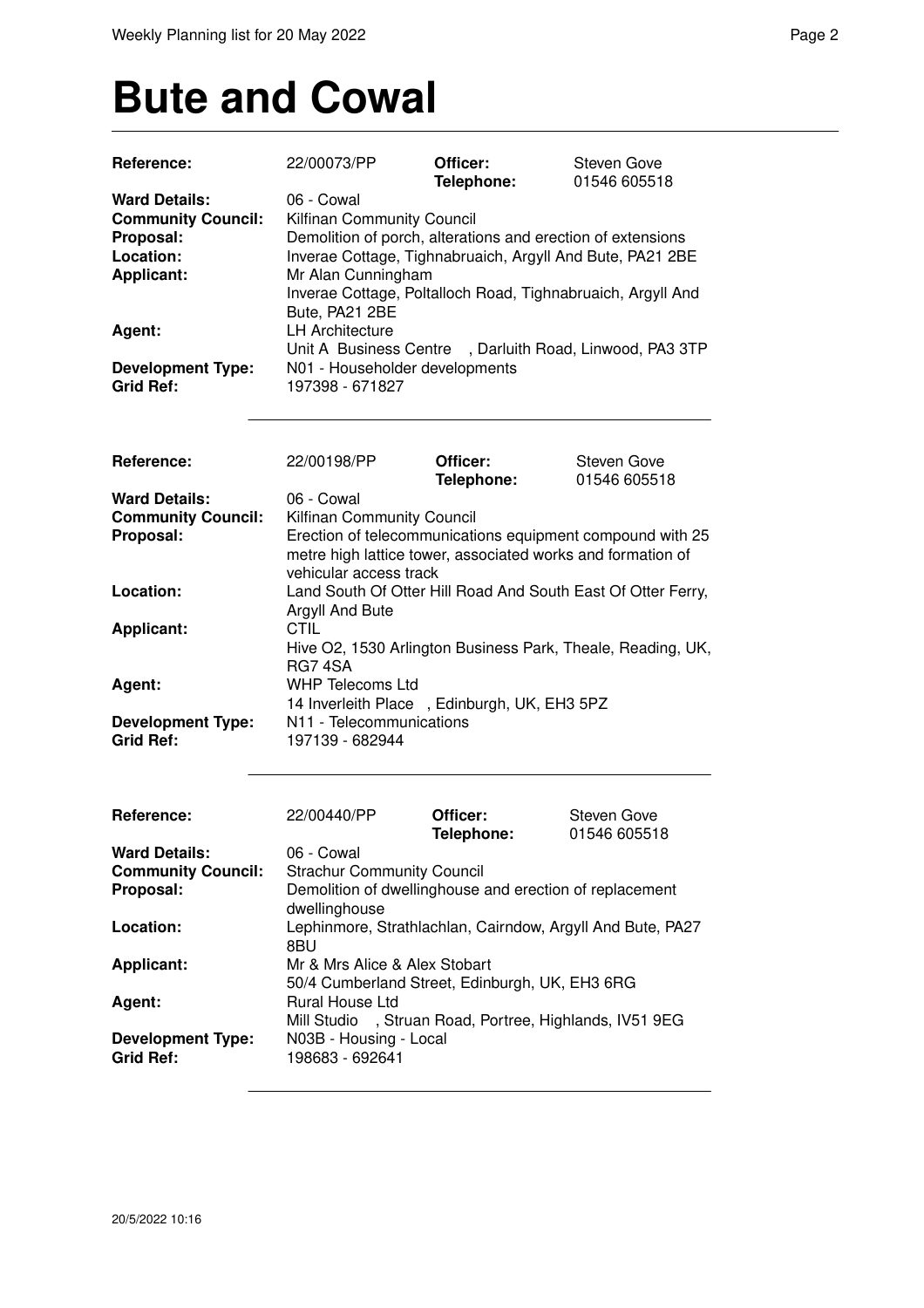Weekly Planning list for 20 May 2022 **Page 3** Page 3

| Reference:                | 22/00543/PP                       | Officer:   | Area Office Dunoon                                  |
|---------------------------|-----------------------------------|------------|-----------------------------------------------------|
|                           |                                   | Telephone: | 01546 605518                                        |
| <b>Ward Details:</b>      | 07 - Dunoon                       |            |                                                     |
| <b>Community Council:</b> | <b>Dunoon Community Council</b>   |            |                                                     |
| Proposal:                 | Erection of detached garden room  |            |                                                     |
| Location:                 |                                   |            | 37 Kilbride Road, Dunoon, Argyll And Bute, PA23 7LL |
| <b>Applicant:</b>         | Mr Steven Shaw                    |            |                                                     |
|                           |                                   |            | 37 Kilbride Road, Dunoon, Argyll And Bute, PA23 7LL |
| Agent:                    | Architeco Ltd                     |            |                                                     |
|                           |                                   |            | 43 Argyll Street, Dunoon, Argyll And Bute, PA23 7HG |
| <b>Development Type:</b>  | N10B - Other developments - Local |            |                                                     |
| <b>Grid Ref:</b>          | 216540 - 676220                   |            |                                                     |

| <b>Reference:</b>                            | 22/00577/PP                                            | Officer:<br>Telephone: | <b>Steven Gove</b><br>01546 605518                            |
|----------------------------------------------|--------------------------------------------------------|------------------------|---------------------------------------------------------------|
| <b>Ward Details:</b>                         | 08 - Isle Of Bute                                      |                        |                                                               |
| <b>Community Council:</b>                    | <b>Bute Community Council</b>                          |                        |                                                               |
| Proposal:                                    | Demolition of ruin and erection of dwellinghouse       |                        |                                                               |
| Location:                                    |                                                        |                        | Hilton Cottage, Port Bannatyne, Isle Of Bute, Argyll And Bute |
| <b>Applicant:</b>                            | Mr John Graves                                         |                        |                                                               |
|                                              | <b>PA20 0QP</b>                                        |                        | Hilton Cottage, Port Banatyne, Isle Of Bute, Argyll And Bute, |
| Agent:                                       | Architeco Ltd                                          |                        |                                                               |
|                                              | 43 Argyll Street , Dunoon, Argyll And Bute, PA23 7HG   |                        |                                                               |
| <b>Development Type:</b><br><b>Grid Ref:</b> | N03B - Housing - Local<br>206022 - 668472              |                        |                                                               |
|                                              |                                                        |                        |                                                               |
| Reference:                                   | 22/00639/PP                                            | Officer:               | <b>Steven Gove</b>                                            |
|                                              |                                                        | Telephone:             | 01546 605518                                                  |
| <b>Ward Details:</b>                         | 07 - Dunoon                                            |                        |                                                               |
| <b>Community Council:</b>                    | <b>Dunoon Community Council</b>                        |                        |                                                               |
| Proposal:                                    | Erection of trolley and garden centre shelters         |                        |                                                               |
| Location:                                    | 40 - 42 John Street, Dunoon, Arayll And Bute, PA23 8BJ |                        |                                                               |

| Erection of trolley and garden centre shelters         |
|--------------------------------------------------------|
| 40 - 42 John Street, Dunoon, Argyll And Bute, PA23 8BJ |
| Wm Morrison Supermarkets Ltd                           |
| Hilmore House, Gain Lane, Bradford, BD3 7DL            |
| <b>Smith Design Associates</b>                         |
| 16 Lynedoch Crescent, Glasgow, G3 6EQ                  |
| N10B - Other developments - Local                      |
| 217362 - 677037                                        |
|                                                        |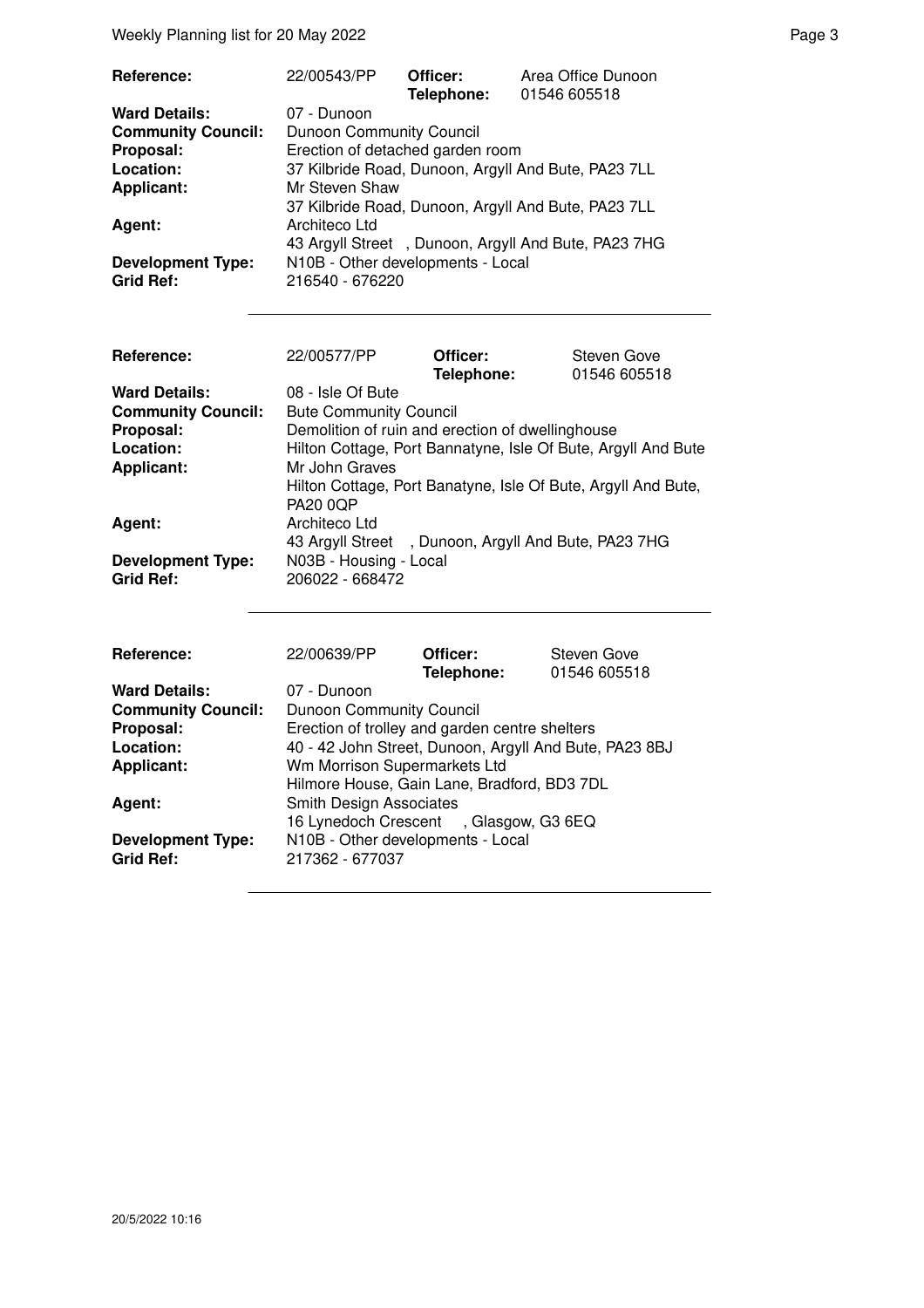Weekly Planning list for 20 May 2022 **Page 4** Page 4

| <b>Reference:</b>                            | 22/00696/PP                                      | Officer:<br>Telephone: | Allocated To Area Office<br>01546 605518                                                                                      |
|----------------------------------------------|--------------------------------------------------|------------------------|-------------------------------------------------------------------------------------------------------------------------------|
| <b>Ward Details:</b>                         | 06 - Cowal                                       |                        |                                                                                                                               |
| <b>Community Council:</b>                    | <b>Strachur Community Council</b>                |                        |                                                                                                                               |
| Proposal:                                    | existing private access road                     |                        | Erection of dwellinghouse and detached garage, installation of<br>air source heat pump and formation of vehicular access from |
| Location:                                    | Plots 1/2, March Brae, Strachur, Argyll And Bute |                        |                                                                                                                               |
| <b>Applicant:</b>                            | Mr & Mrs Graeme & Christine Milligan             |                        |                                                                                                                               |
|                                              |                                                  |                        | Ganavan, The Bay, Strachur, United Kingdom, PA27 8DE                                                                          |
| Agent:                                       | Arbour                                           |                        |                                                                                                                               |
|                                              | Ardkinglas, Cairndow, United Kingdom, PA26 8BG   |                        |                                                                                                                               |
| <b>Development Type:</b><br><b>Grid Ref:</b> | N03B - Housing - Local<br>208263 - 700872        |                        |                                                                                                                               |

| <b>Reference:</b>                            | 22/00949/TELNOT                                                                            | Officer:<br>Telephone: | Steven Gove<br>01546 605518 |
|----------------------------------------------|--------------------------------------------------------------------------------------------|------------------------|-----------------------------|
| <b>Ward Details:</b>                         | 06 - Cowal                                                                                 |                        |                             |
| <b>Community Council:</b>                    | Colintraive And Glendaruel CC                                                              |                        |                             |
| Proposal:                                    | Installation of electronic communications apparatus at existing<br>telecommunications site |                        |                             |
| Location:                                    | Glendaruel Telecommunications Mast, Glendaruel, Argyll And<br><b>Bute</b>                  |                        |                             |
| <b>Applicant:</b>                            | The Harlequin Group                                                                        |                        |                             |
|                                              | Rutland House, 5 Allen Road, Livingston, EH54 6TQ                                          |                        |                             |
| Agent:                                       | N/A                                                                                        |                        |                             |
| <b>Development Type:</b><br><b>Grid Ref:</b> | N0 - not required for statutory returns<br>199447 - 688830                                 |                        |                             |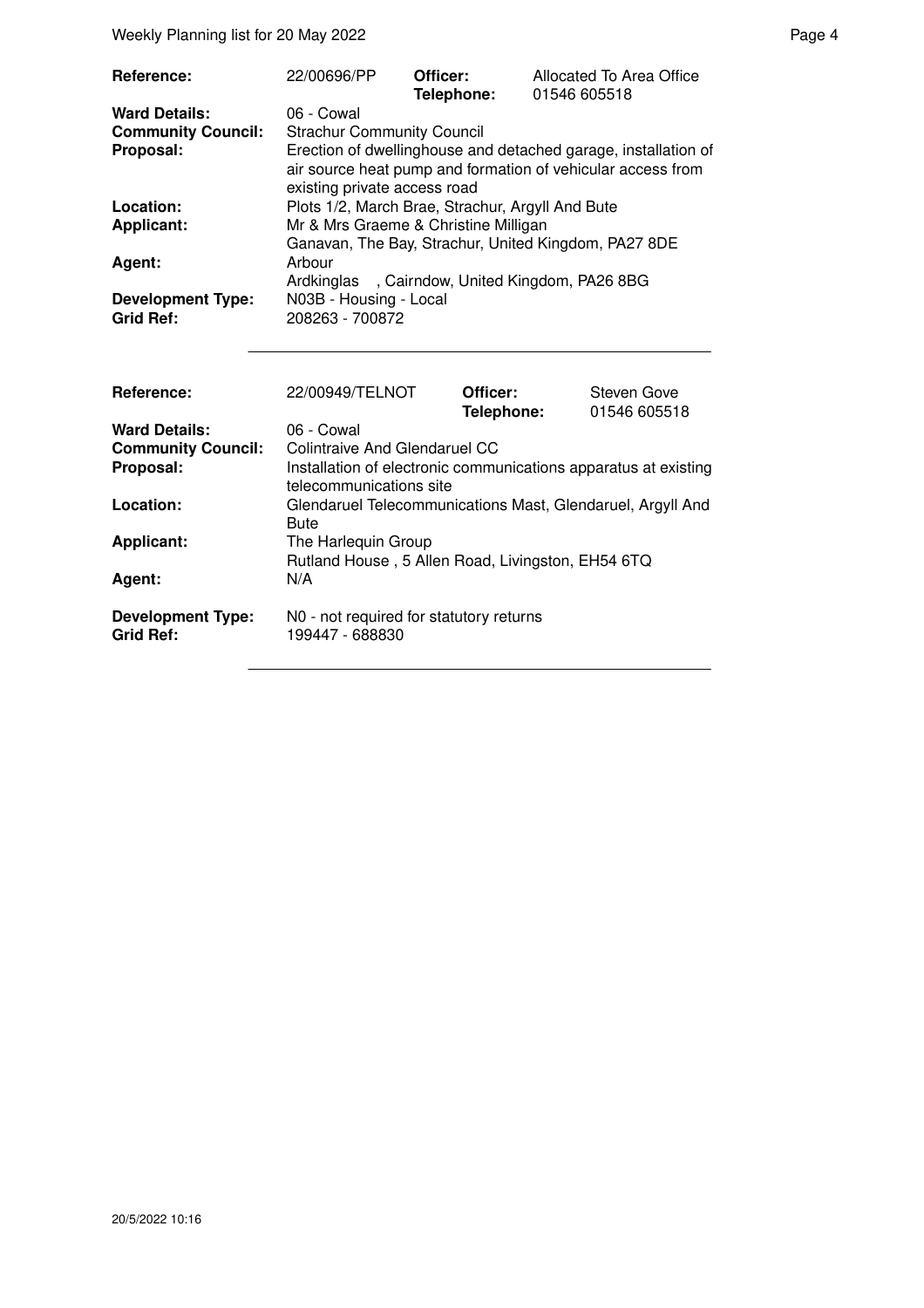#### **Helensburgh and Lomond**

| Reference:                                                                                       | 22/00328/PP                                                                                                                                                                                                 | Officer:<br>Telephone: | Norman Shewan<br>01546 605518                                                                                                |
|--------------------------------------------------------------------------------------------------|-------------------------------------------------------------------------------------------------------------------------------------------------------------------------------------------------------------|------------------------|------------------------------------------------------------------------------------------------------------------------------|
| <b>Ward Details:</b><br><b>Community Council:</b><br>Proposal:<br>Location:<br><b>Applicant:</b> | 09 - Lomond North<br><b>Garelochhead Community Council</b><br>Change of use of off-street parking area to outdoor seating<br>The Perch Cafe, Garelochhead, Helensburgh, G84 0AN<br>Mr Charles Breach<br>8HY |                        | area and installation of retractable awning (part retrospective)<br>17 Smugglers Way, Rhu, Helensburgh, Argyll And Bute, G84 |
| Agent:                                                                                           | N/A                                                                                                                                                                                                         |                        |                                                                                                                              |
| <b>Development Type:</b><br><b>Grid Ref:</b>                                                     | N10B - Other developments - Local<br>224056 - 691017                                                                                                                                                        |                        |                                                                                                                              |
| Reference:                                                                                       | 22/00472/PP                                                                                                                                                                                                 | Officer:<br>Telephone: | Karen Malloy<br>01546 605518                                                                                                 |
| <b>Ward Details:</b><br><b>Community Council:</b>                                                | 09 - Lomond North<br>Cove And Kilcreggan Community Council                                                                                                                                                  |                        |                                                                                                                              |
| Proposal:                                                                                        |                                                                                                                                                                                                             |                        | Enlargement of existing gable window and formation of new                                                                    |
| Location:                                                                                        | juliette balcony                                                                                                                                                                                            |                        |                                                                                                                              |
|                                                                                                  | 0LF                                                                                                                                                                                                         |                        | Portkil Farm, Kilcreggan, Helensburgh, Argyll And Bute, G84                                                                  |
| Applicant:                                                                                       | Mr Colin Sproat                                                                                                                                                                                             |                        |                                                                                                                              |
| Agent:                                                                                           | Portkil Farm, Kilcreggan, Helensburgh, UK, G84 0LF<br>Puregreenspace Ltd Architects<br>The Mackintosh Club , 40 Sinclair Street, Helensburgh,<br>United Kingdom, G84 8SU                                    |                        |                                                                                                                              |
| <b>Development Type:</b><br><b>Grid Ref:</b>                                                     | N01 - Householder developments<br>224939 - 681024                                                                                                                                                           |                        |                                                                                                                              |
| Reference:                                                                                       | 22/00507/PP                                                                                                                                                                                                 | Officer:<br>Telephone: | Allocated To Area Office<br>01546 605518                                                                                     |
| <b>Ward Details:</b>                                                                             | 11 - Helensburgh And Lomond South                                                                                                                                                                           |                        |                                                                                                                              |
| <b>Community Council:</b><br>Proposal:                                                           | <b>Helensburgh Community Council</b><br>Formation of vehicular access                                                                                                                                       |                        |                                                                                                                              |
| Location:                                                                                        | , Glen Fruin, Helensburgh, Argyll And Bute                                                                                                                                                                  |                        | Land Off The A818 Luss Road, South Of Electricity Sub Station                                                                |
| <b>Applicant:</b>                                                                                | Luss Estates Company<br>Enterprise House, 45 Springkerse Business Park, Stirling,<br>Scotland, FK7 7UF                                                                                                      |                        |                                                                                                                              |
| Agent:                                                                                           | RDS Forestry Ltd<br>Enterprise House<br>Scotland, FK7 7UF                                                                                                                                                   |                        | , 45 Springkerse Business Park, Stirling,                                                                                    |
| <b>Development Type:</b><br><b>Grid Ref:</b>                                                     | N10B - Other developments - Local<br>231259 - 684194                                                                                                                                                        |                        |                                                                                                                              |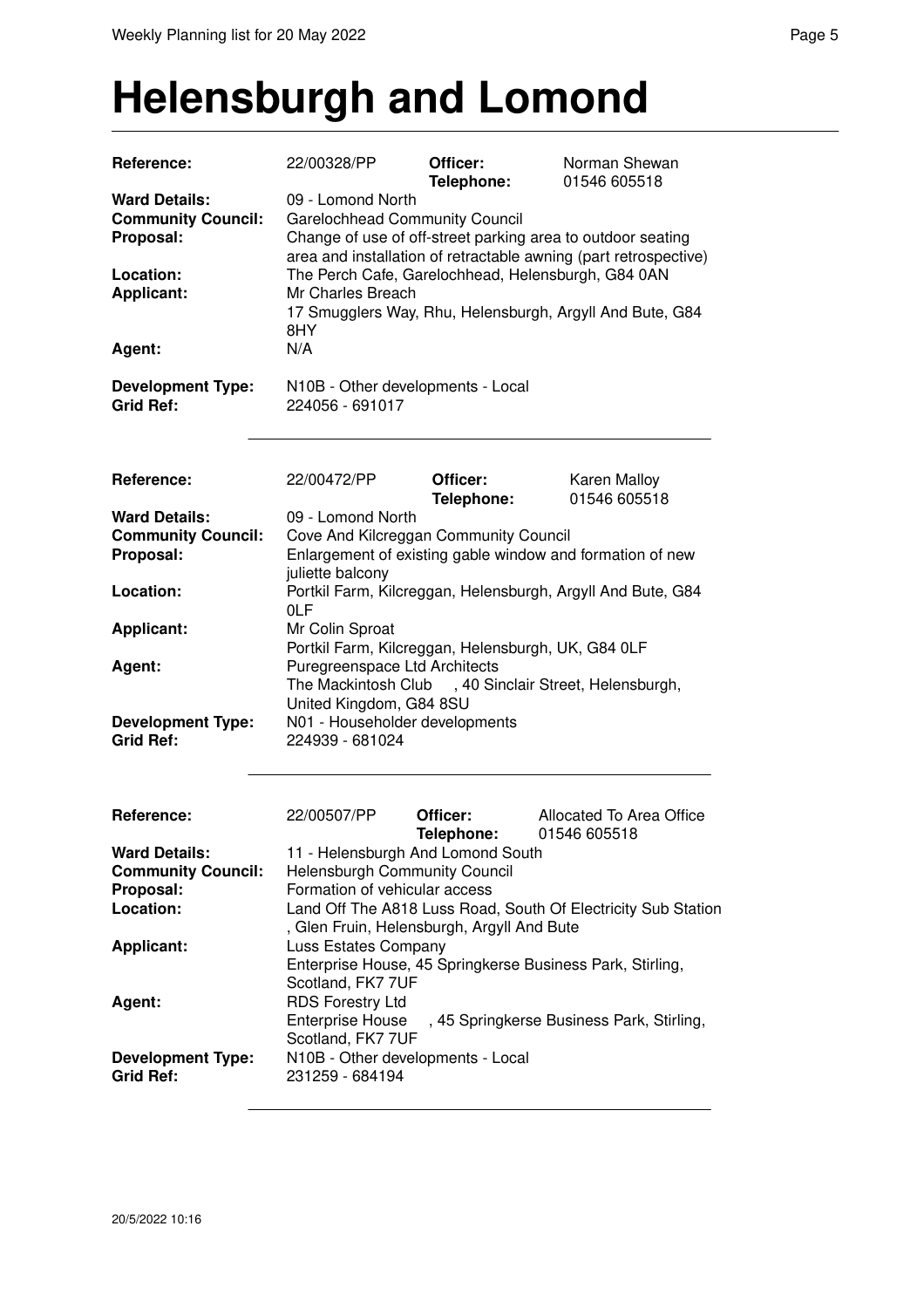| Reference:                | 22/00579/PP                                                                          | Officer:   | Emma Jane    |
|---------------------------|--------------------------------------------------------------------------------------|------------|--------------|
|                           |                                                                                      | Telephone: | 01546 605518 |
| <b>Ward Details:</b>      | 10 - Helensburgh Central                                                             |            |              |
| <b>Community Council:</b> | Helensburgh Community Council                                                        |            |              |
| Proposal:                 | Formation of outdoor seating area with canopies, pergola, bar<br>and barbecue hut    |            |              |
| Location:                 | Helensburgh Cricket And Rugby Club, Rhu Road Higher,<br>Helensburgh, Argyll And Bute |            |              |
| <b>Applicant:</b>         | Helensurgh Rugby And Cricket Club                                                    |            |              |
|                           | Rhu Road Higher, Helensburgh, Scotland, G84 8JR                                      |            |              |
| Agent:                    | <b>HMA Architects</b>                                                                |            |              |
|                           | 19 Charlotte Street, Helensburgh, Scotland, G84 7EZ                                  |            |              |
| <b>Development Type:</b>  | N10B - Other developments - Local                                                    |            |              |
| <b>Grid Ref:</b>          | 228577 - 683227                                                                      |            |              |

| Reference:                                                                                          | 22/00664/LIB                                                                                                                                     | Officer:<br>Telephone: | <b>Karen Malloy</b><br>01546 605518                                                                                 |
|-----------------------------------------------------------------------------------------------------|--------------------------------------------------------------------------------------------------------------------------------------------------|------------------------|---------------------------------------------------------------------------------------------------------------------|
| <b>Ward Details:</b><br><b>Community Council:</b><br>Proposal:<br>Location:<br>Applicant:<br>Agent: | 10 - Helensburgh Central<br>Helensburgh Community Council<br>Installation of replacement windows<br>And Bute, G84 8XT<br>Mr David Howells<br>N/A |                        | 5 Glenan Gardens, West Argyle Street, Helensburgh, Argyll<br>5 Glenan Gardens, Helensburgh, United Kingdom, G84 8XT |
| <b>Development Type:</b><br><b>Grid Ref:</b>                                                        | $N14$ - Listed bldg + con area consents<br>229341 - 682708                                                                                       |                        |                                                                                                                     |
| Reference:                                                                                          | 22/00669/PP                                                                                                                                      | Officer:               | Allocated To Area Office                                                                                            |
|                                                                                                     |                                                                                                                                                  | Telephone:             | 01546 605518                                                                                                        |
| <b>Ward Details:</b>                                                                                | 10 - Helensburgh Central                                                                                                                         |                        |                                                                                                                     |
| <b>Community Council:</b>                                                                           | <b>Helensburgh Community Council</b>                                                                                                             |                        |                                                                                                                     |
| Proposal:                                                                                           | Erection of single storey rear extension                                                                                                         |                        |                                                                                                                     |
| Location:                                                                                           |                                                                                                                                                  |                        | 7 Duchess Park, Helensburgh, Argyll And Bute, G84 9PY                                                               |
| <b>Applicant:</b>                                                                                   | Mr Andrew Peace                                                                                                                                  |                        |                                                                                                                     |
|                                                                                                     |                                                                                                                                                  |                        | 7 Duchess Park, Helensburgh, Argyll And Bute, G84 9PY                                                               |
| Agent:                                                                                              | S2 Architecture Ltd                                                                                                                              |                        |                                                                                                                     |
|                                                                                                     |                                                                                                                                                  |                        | Unit 3, 5 Auchinairn Road, Bishopbriggs, G64 1RX                                                                    |
| <b>Development Type:</b><br><b>Grid Ref:</b>                                                        | N01 - Householder developments<br>228812 - 683387                                                                                                |                        |                                                                                                                     |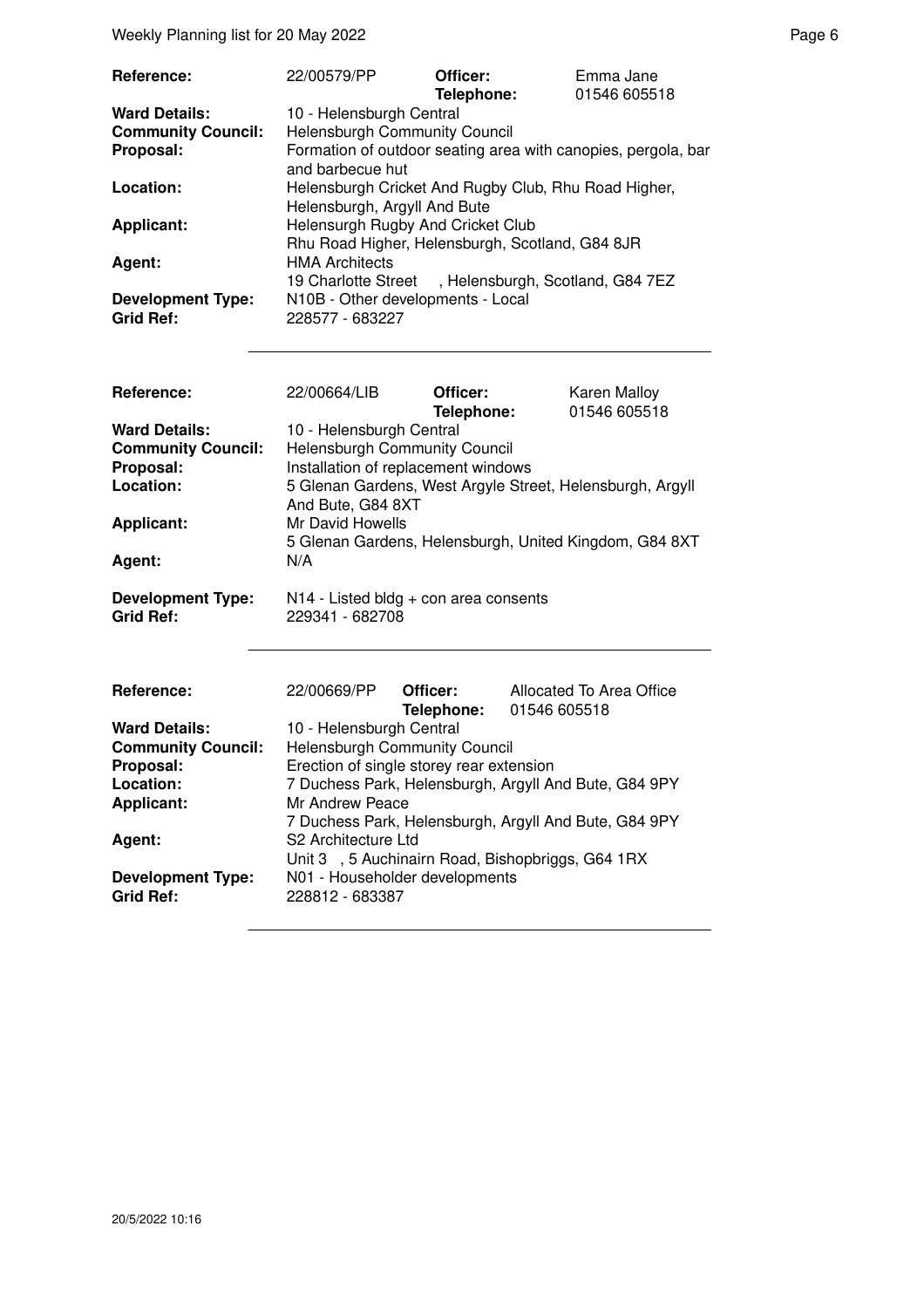Weekly Planning list for 20 May 2022 **Page 7** Neekly Planning list for 20 May 2022

| Reference:                                   | 22/00679/PP                                           | Officer:<br>Telephone: | Allocated To Area Office<br>01546 605518                     |
|----------------------------------------------|-------------------------------------------------------|------------------------|--------------------------------------------------------------|
| <b>Ward Details:</b>                         | 10 - Helensburgh Central                              |                        |                                                              |
| <b>Community Council:</b>                    | Helensburgh Community Council                         |                        |                                                              |
| Proposal:                                    | Alterations to dwellinghouse to form new door opening |                        |                                                              |
| Location:                                    | 7SQ                                                   |                        | 15 East Abercromby Street, Helensburgh, Argyll And Bute, G84 |
| <b>Applicant:</b>                            | Mr and Mrs R Donaldson                                |                        | 15 East Abercromby Street, Helensburgh, Scotland, G84 7SQ    |
| Agent:                                       | <b>HMA Architects</b>                                 |                        | 19 Charlotte Street, Helensburgh, Scotland, G84 7EZ          |
| <b>Development Type:</b><br><b>Grid Ref:</b> | N01 - Householder developments<br>230487 - 682996     |                        |                                                              |

| Reference:                                   | 22/00906/TPO                                               | Officer:<br>Telephone: | Allocated To Area Office<br>01546 605518                        |
|----------------------------------------------|------------------------------------------------------------|------------------------|-----------------------------------------------------------------|
| <b>Ward Details:</b>                         | 10 - Helensburgh Central                                   |                        |                                                                 |
| <b>Community Council:</b>                    | <b>Helensburgh Community Council</b>                       |                        |                                                                 |
| Proposal:                                    | Proposed felling of 1 Ash tree                             |                        |                                                                 |
| Location:                                    |                                                            |                        | 11 Havelock Street, Helensburgh, Argyll And Bute, G84 7HB       |
| <b>Applicant:</b>                            | Elizabeth Riding                                           |                        |                                                                 |
|                                              |                                                            |                        | 11 Havelock Street, Helensburgh, Argyll And Bute, G84 7HB       |
| Agent:                                       | N/A                                                        |                        |                                                                 |
| <b>Development Type:</b><br><b>Grid Ref:</b> | N0 - not required for statutory returns<br>230318 - 682724 |                        |                                                                 |
|                                              |                                                            |                        |                                                                 |
| Reference:                                   | 22/00975/TELNOT                                            | Officer:<br>Telephone: | Karen Malloy<br>01546 605518                                    |
| <b>Ward Details:</b>                         | 11 - Helensburgh And Lomond South                          |                        |                                                                 |
| <b>Community Council:</b>                    | <b>Cardross Community Council</b>                          |                        |                                                                 |
| Proposal:                                    | telecommunications site                                    |                        | Installation of electronic communications apparatus at existing |
| Location:                                    | Cardross, Argyll And Bute                                  |                        | Carniedrouth Farm Telecommunications Mast, Barrs Road,          |
| <b>Applicant:</b>                            | The Harlequin Group<br>6TQ                                 |                        | Rutland House, 5 Allen Road, Livingston, West Lothian, EH54     |
| Agent:                                       | N/A                                                        |                        |                                                                 |

**N0 - not required for statutory returns 234797 - 678734 Development Type:**<br>Grid Ref: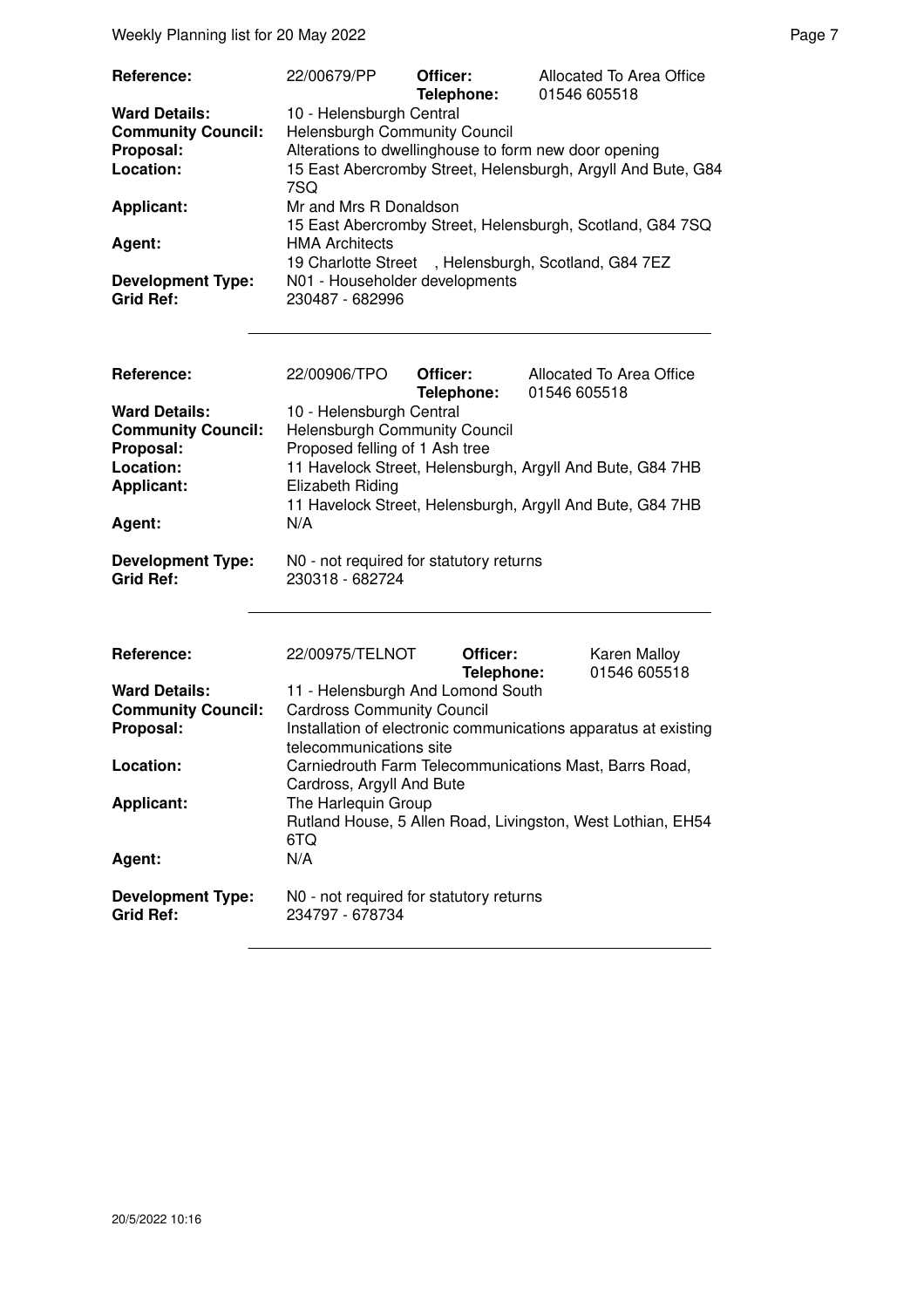#### **Oban, Lorn and the Isles**

| Reference:                                                                  | 22/00388/PP                                                                                                                                                                                       | Officer:<br>Telephone:                      | Allocated To Area Office<br>01546 605518                     |  |  |
|-----------------------------------------------------------------------------|---------------------------------------------------------------------------------------------------------------------------------------------------------------------------------------------------|---------------------------------------------|--------------------------------------------------------------|--|--|
| <b>Ward Details:</b><br><b>Community Council:</b><br>Proposal:<br>Location: | 05 - Oban North And Lorn<br>Glenorchy And Inishail Community Council<br>Formation of bellmouth, service bay and access<br>Land South West Of Ardbrecknish House, Ardbrecknish, Argyll<br>And Bute |                                             |                                                              |  |  |
| <b>Applicant:</b>                                                           | C/o Agent                                                                                                                                                                                         | Mr Clifford Davies And Mrs Janet Lightbown  |                                                              |  |  |
| Agent:                                                                      | Rural Design Ltd                                                                                                                                                                                  | Mill Studio, Struan Road, Portree, IV51 9EG |                                                              |  |  |
| <b>Development Type:</b><br><b>Grid Ref:</b>                                | 206790 - 721090                                                                                                                                                                                   | N10B - Other developments - Local           |                                                              |  |  |
| Reference:                                                                  | 22/00618/PPP                                                                                                                                                                                      | Officer:<br>Telephone:                      | Allocated To Area Office<br>01546 605518                     |  |  |
| <b>Ward Details:</b><br><b>Community Council:</b><br>Proposal:              | 05 - Oban North And Lorn<br>Kilmore Community Council                                                                                                                                             |                                             |                                                              |  |  |
| Location:<br><b>Applicant:</b>                                              | Site for the erection of dwellinghouse<br>Land Adjacent To Lagganbuie, Kilmore, Oban, Argyll And Bute<br>Mr Alex MacIntyre                                                                        |                                             |                                                              |  |  |
| Agent:                                                                      | Lagganbuie, Kilmore, Oban, Argyll And Bute, PA34 4QR<br>Fouin + Bell Architects Ltd<br>1 John's Place, Edinburgh, EH6 7EL                                                                         |                                             |                                                              |  |  |
| <b>Development Type:</b><br><b>Grid Ref:</b>                                | N03B - Housing - Local<br>186907 - 724051                                                                                                                                                         |                                             |                                                              |  |  |
| Reference:                                                                  | 22/00681/CLAWU                                                                                                                                                                                    | Officer:<br>Telephone:                      | Allocated To Area Office<br>01546 605518                     |  |  |
| <b>Ward Details:</b><br><b>Community Council:</b><br>Proposal:              | 05 - Oban North And Lorn<br><b>Ardchattan Community Council</b>                                                                                                                                   |                                             | Parking of vehicles, including HGVs and trailers, storage of |  |  |

goods vehicles, distribution of materials Location: **Calculary Yard, Land West Of Culcharron, Benderloch, Argyll And** 

Achalic Farm, Lerags, Oban, Argyll, PA34 4SE

Bute

**Development Type:** N17 - Other consents and certificates 2mths

**Applicant:** Mr James Hodge

**Grid Ref:** 190973 - 739243

**Ag ent:** N/A

20/5/2022 10:16

machinery, equipment and materials, loading and unloading of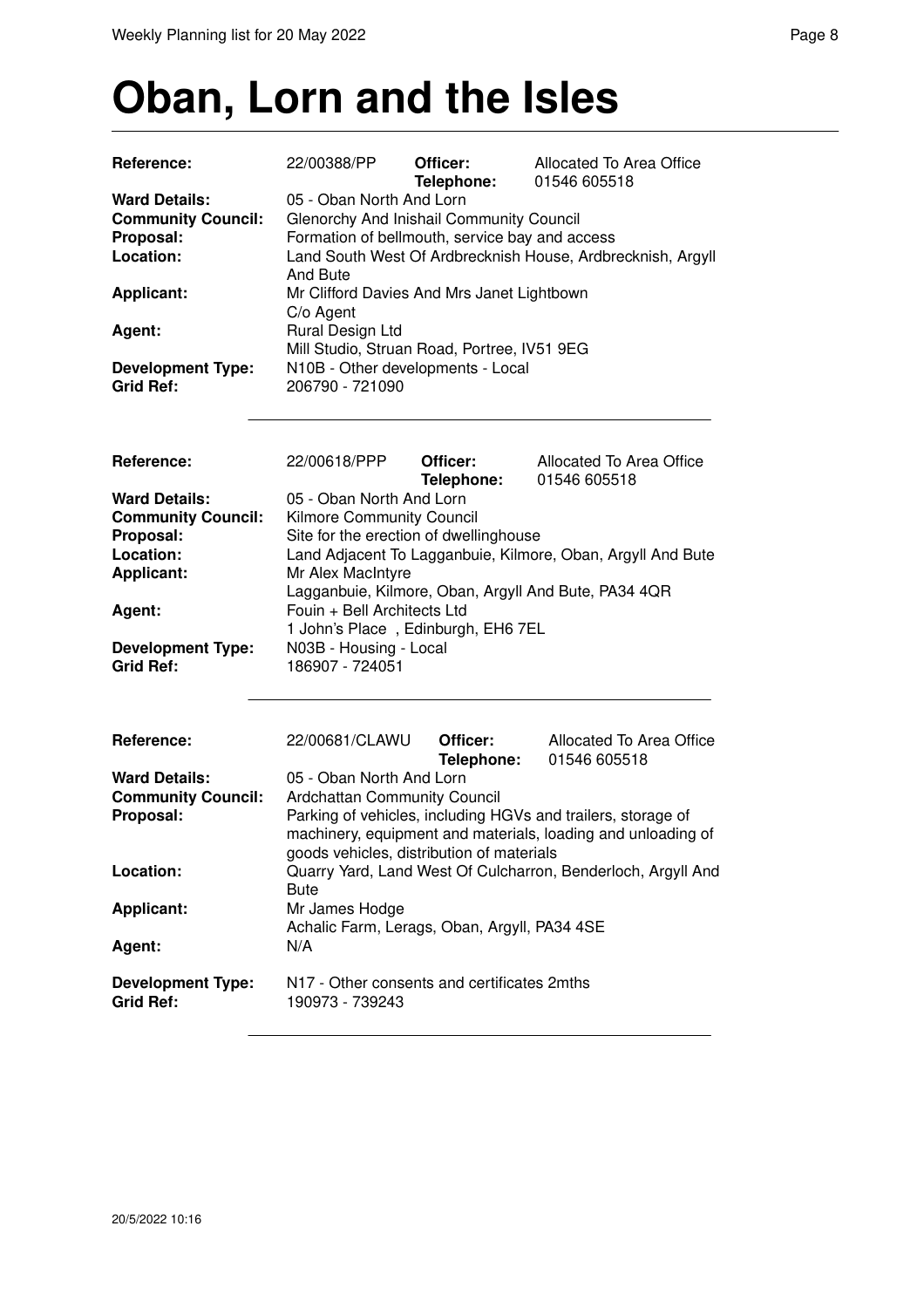Weekly Planning list for 20 May 2022 **Page 9** Page 9

| $\frac{1}{2}$ and $\frac{1}{2}$ in the state of the state of $\frac{1}{2}$ |                                                             |                        |                                                                |  |  |
|----------------------------------------------------------------------------|-------------------------------------------------------------|------------------------|----------------------------------------------------------------|--|--|
| Reference:                                                                 | 22/00717/PP                                                 | Officer:<br>Telephone: | Allocated To Area Office<br>01546 605518                       |  |  |
| <b>Ward Details:</b>                                                       | 05 - Oban North And Lorn                                    |                        |                                                                |  |  |
| <b>Community Council:</b>                                                  | <b>Connel Community Council</b>                             |                        |                                                                |  |  |
| Proposal:                                                                  | Erection of agricultural building                           |                        |                                                                |  |  |
| Location:                                                                  |                                                             |                        | Land At Croft 18 Kilvaree, Connel, Argyll And Bute             |  |  |
| <b>Applicant:</b>                                                          | Mr Allan Macgregor                                          |                        |                                                                |  |  |
|                                                                            |                                                             |                        | 8 Lora View, North Connel, Scotland, PA37 1RR                  |  |  |
| Agent:                                                                     | <b>Wilson Designs</b>                                       |                        |                                                                |  |  |
|                                                                            | N10B - Other developments - Local                           |                        | Old Crofters, Soroba Road, Oban, Argyll, PA34 4HU              |  |  |
| <b>Development Type:</b><br><b>Grid Ref:</b>                               | 190935 - 732264                                             |                        |                                                                |  |  |
|                                                                            |                                                             |                        |                                                                |  |  |
|                                                                            |                                                             |                        |                                                                |  |  |
|                                                                            |                                                             |                        |                                                                |  |  |
| Reference:                                                                 | 22/00725/PP                                                 | Officer:<br>Telephone: | Allocated To Area Office<br>01546 605518                       |  |  |
| <b>Ward Details:</b>                                                       | 05 - Oban North And Lorn                                    |                        |                                                                |  |  |
| <b>Community Council:</b>                                                  | Kilninver And Kilmelford Comm Council                       |                        |                                                                |  |  |
| Proposal:                                                                  |                                                             |                        | Formation of access and erection of glass house with ancillary |  |  |
|                                                                            | service building and services                               |                        |                                                                |  |  |
| Location:                                                                  |                                                             |                        | Land East Of Kilchoan House, Kilmelford, Argyll And Bute       |  |  |
| <b>Applicant:</b>                                                          | Mr Jon Strickland                                           |                        |                                                                |  |  |
|                                                                            |                                                             |                        | Kilchoan Estate, Kilmelford, Oban, United Kingdom, PA34 4XD    |  |  |
| Agent:                                                                     | Craignish Design                                            |                        |                                                                |  |  |
|                                                                            |                                                             |                        | Barfad, Ardfern, Lochgilphead, United Kingdom, PA31 8QN        |  |  |
| <b>Development Type:</b><br><b>Grid Ref:</b>                               | N10B - Other developments - Local                           |                        |                                                                |  |  |
|                                                                            | 179690 - 713317                                             |                        |                                                                |  |  |
|                                                                            |                                                             |                        |                                                                |  |  |
|                                                                            |                                                             |                        |                                                                |  |  |
| Reference:                                                                 | 22/00736/PPP                                                | Officer:               | Allocated To Area Office                                       |  |  |
|                                                                            |                                                             | Telephone:             | 01546 605518                                                   |  |  |
| <b>Ward Details:</b>                                                       | 05 - Oban North And Lorn                                    |                        |                                                                |  |  |
| <b>Community Council:</b>                                                  | Glenorchy And Inishail Community Council                    |                        |                                                                |  |  |
| Proposal:                                                                  |                                                             |                        | Renewal of planning permission in principle 19/00469/PPP       |  |  |
|                                                                            | (Site for the erection of dwellinghouse)                    |                        |                                                                |  |  |
| Location:                                                                  | Land West Of Craig Cottage, Dalmally, Argyll And Bute, PA33 |                        |                                                                |  |  |

Craig Farm, Dalmally, PA33 1AR

5 Ferryfield Road, Connel, Argyll, PA37 1SR

1AR

**Grid Ref:** 217971 - 727725

**Applicant:** Mr Donald McLaren

**Agent:** Mr Allan MacAskill

**Development Type:** N03B - Housing - Local<br>Grid Ref: 217971 - 727725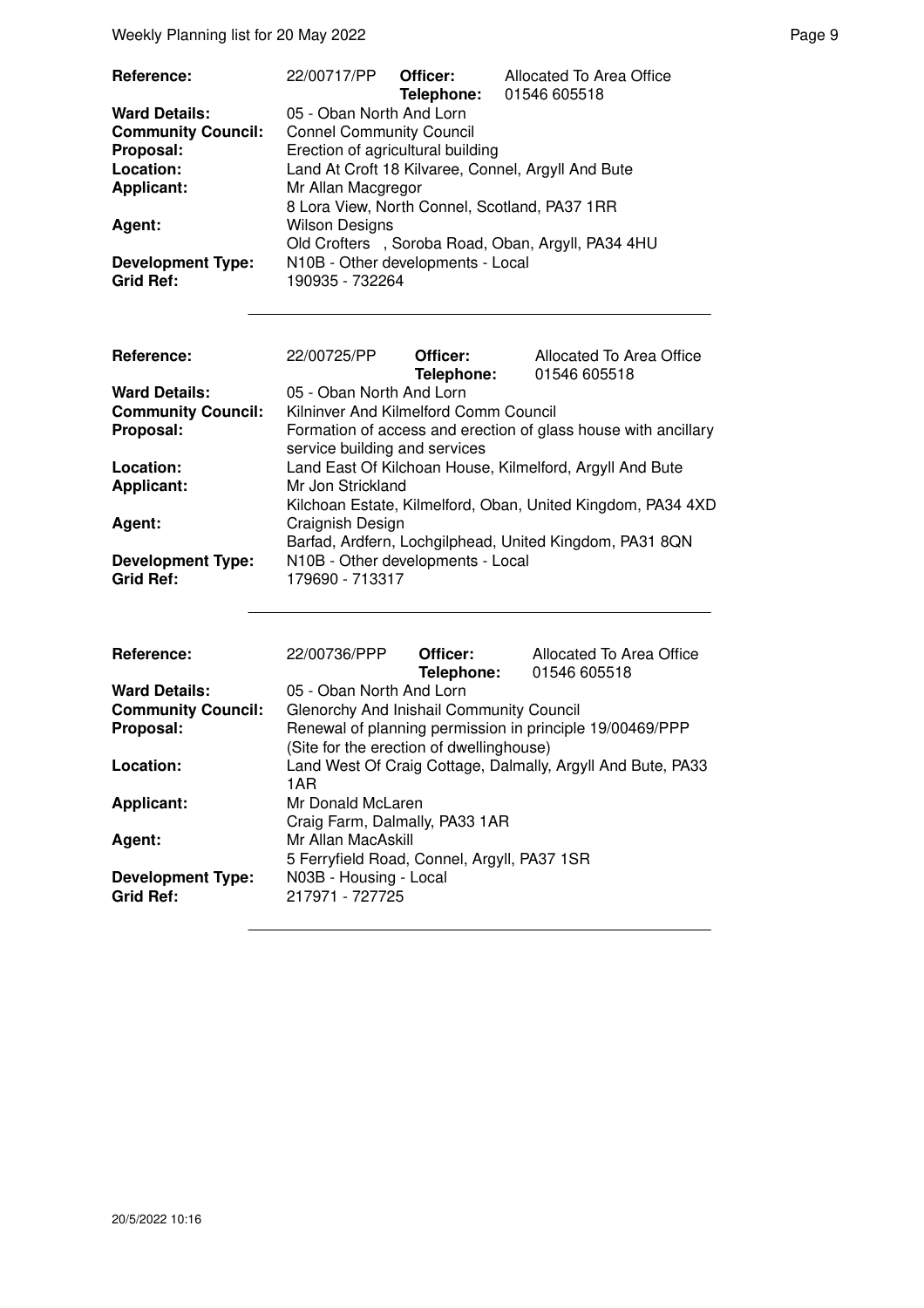| Reference:<br><b>Ward Details:</b><br><b>Community Council:</b><br>Proposal:<br>Location:<br><b>Applicant:</b><br>Agent:<br><b>Development Type:</b><br>Grid Ref: | 22/00894/PNAGRI<br>04 - Oban South And The Isles<br><b>Mull Community Council</b><br>Erection of agricultural shed<br>Torloisk Farm, Isle Of Mull, Argyll And Bute<br><b>Torloisk Estate</b><br>Torloisk House, Isle Of Mull, Argyll And Bute, PA74 6NH<br>Houghton Planning Ltd<br>3RF<br>G C18 - Agricultural works<br>139319 - 745642 | Officer:<br>Telephone: | Allocated To Area Office<br>01546 605518<br>Alloa Business Centre , Whins Road, Alloa, Clacks, FK10 |
|-------------------------------------------------------------------------------------------------------------------------------------------------------------------|------------------------------------------------------------------------------------------------------------------------------------------------------------------------------------------------------------------------------------------------------------------------------------------------------------------------------------------|------------------------|-----------------------------------------------------------------------------------------------------|
| Reference:                                                                                                                                                        | 22/00956/PNFOR                                                                                                                                                                                                                                                                                                                           | Officer:<br>Telephone: | Judith Stephen<br>01546 605518                                                                      |
| <b>Ward Details:</b>                                                                                                                                              | 05 - Oban North And Lorn                                                                                                                                                                                                                                                                                                                 |                        |                                                                                                     |
| <b>Community Council:</b><br>Proposal:                                                                                                                            | <b>Connel Community Council</b><br>Formation of 2 forest tracks                                                                                                                                                                                                                                                                          |                        |                                                                                                     |
| Location:                                                                                                                                                         | Kilvaree, Connel, Argyll And Bute                                                                                                                                                                                                                                                                                                        |                        |                                                                                                     |
| <b>Applicant:</b>                                                                                                                                                 | Mr James Adam                                                                                                                                                                                                                                                                                                                            |                        |                                                                                                     |
|                                                                                                                                                                   | Oban Scallop Gear, 2 Old Tweedmill, Oban, UK, PA34 4HQ                                                                                                                                                                                                                                                                                   |                        |                                                                                                     |
| Agent:                                                                                                                                                            | Beaton + McMurchy Architects Ltd.                                                                                                                                                                                                                                                                                                        |                        |                                                                                                     |
|                                                                                                                                                                   | The Studio, Tigh Na Glaic, Taynuilt, UK, PA35 1JW                                                                                                                                                                                                                                                                                        |                        |                                                                                                     |

**Development Type:** G\_C22W - Forestry Private Way **Development Type:**<br>Grid Ref:

| <b>Reference:</b>                            | 22/01009/TELNOT                                            | Officer:<br>Telephone: | Allocated To Area Office<br>01546 605518 |
|----------------------------------------------|------------------------------------------------------------|------------------------|------------------------------------------|
| <b>Ward Details:</b>                         | 05 - Oban North And Lorn                                   |                        |                                          |
| <b>Community Council:</b>                    | Kilninver And Kilmelford Comm Council                      |                        |                                          |
| Proposal:                                    | Installation of 9 metre light pole                         |                        |                                          |
| Location:                                    | Land Adjacent To Kames Fish Farm, Kilmelford, Argyll And   |                        |                                          |
|                                              | <b>Bute</b>                                                |                        |                                          |
| <b>Applicant:</b>                            | Openreach                                                  |                        |                                          |
|                                              | Kelvin House, 123 Judd Street, London, WC1H 9NP            |                        |                                          |
| Agent:                                       | N/A                                                        |                        |                                          |
| <b>Development Type:</b><br><b>Grid Ref:</b> | N0 - not required for statutory returns<br>181711 - 711341 |                        |                                          |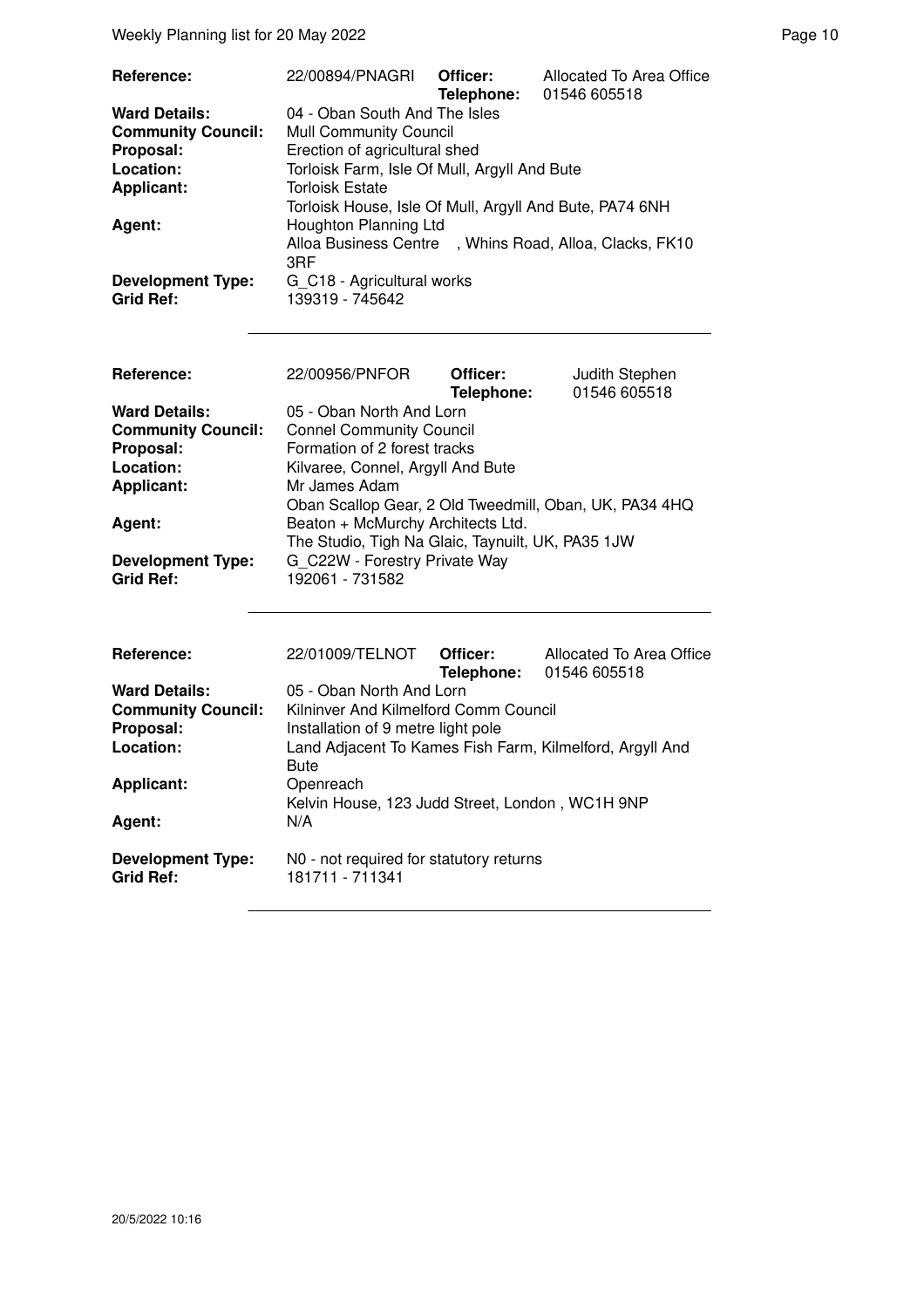| <b>Reference:</b><br><b>Ward Details:</b>    | 22/01013/NMA<br>04 - Oban South And The Isles                                                                                                                                                                                                                                                                                                                                                                                                                                                                                                                                                                                                    | Officer:<br>Telephone: | Allocated To Area Office<br>01546 605518                        |  |  |
|----------------------------------------------|--------------------------------------------------------------------------------------------------------------------------------------------------------------------------------------------------------------------------------------------------------------------------------------------------------------------------------------------------------------------------------------------------------------------------------------------------------------------------------------------------------------------------------------------------------------------------------------------------------------------------------------------------|------------------------|-----------------------------------------------------------------|--|--|
| <b>Community Council:</b><br>Proposal:       | Iona Community Council<br>Non material amendment for changes relative to Planning Per-<br>mission 19/00271/PP (Demolition of 2 sheds and erection of<br>(class 1) retail unit with artist residence) - Change from Weiner-<br>berger Terca Kenilworth Antique facing brick to Weinerberger<br>Heritage Blend. Change from Weinerberger Terca Kenilworth<br>Antique cope to concrete cope. Surface treatment to covered<br>entrance, path to studio apartment and low terrace changed<br>from light grey 'design concrete' porcelain tile by RAK Ceramics<br>to a poured concrete finish, batten levelled with metal floated<br>smooth edge band. |                        |                                                                 |  |  |
| Location:                                    | <b>PA76 6SJ</b>                                                                                                                                                                                                                                                                                                                                                                                                                                                                                                                                                                                                                                  |                        | St Ronan's Chapel, Isle Of Iona, Isle Of Iona, Argyll And Bute, |  |  |
| <b>Applicant:</b>                            | Iona Craft Shop<br>Per Agent                                                                                                                                                                                                                                                                                                                                                                                                                                                                                                                                                                                                                     |                        |                                                                 |  |  |
| Agent:                                       | <b>WT Architecture</b><br>4-6 Gote Lane, South Queensferry, City Of Edinburgh, EH30<br>9PS                                                                                                                                                                                                                                                                                                                                                                                                                                                                                                                                                       |                        |                                                                 |  |  |
| <b>Development Type:</b><br><b>Grid Ref:</b> | NMA 6W - NMA - Non-Householder (6 wk target)<br>128500 - 724129                                                                                                                                                                                                                                                                                                                                                                                                                                                                                                                                                                                  |                        |                                                                 |  |  |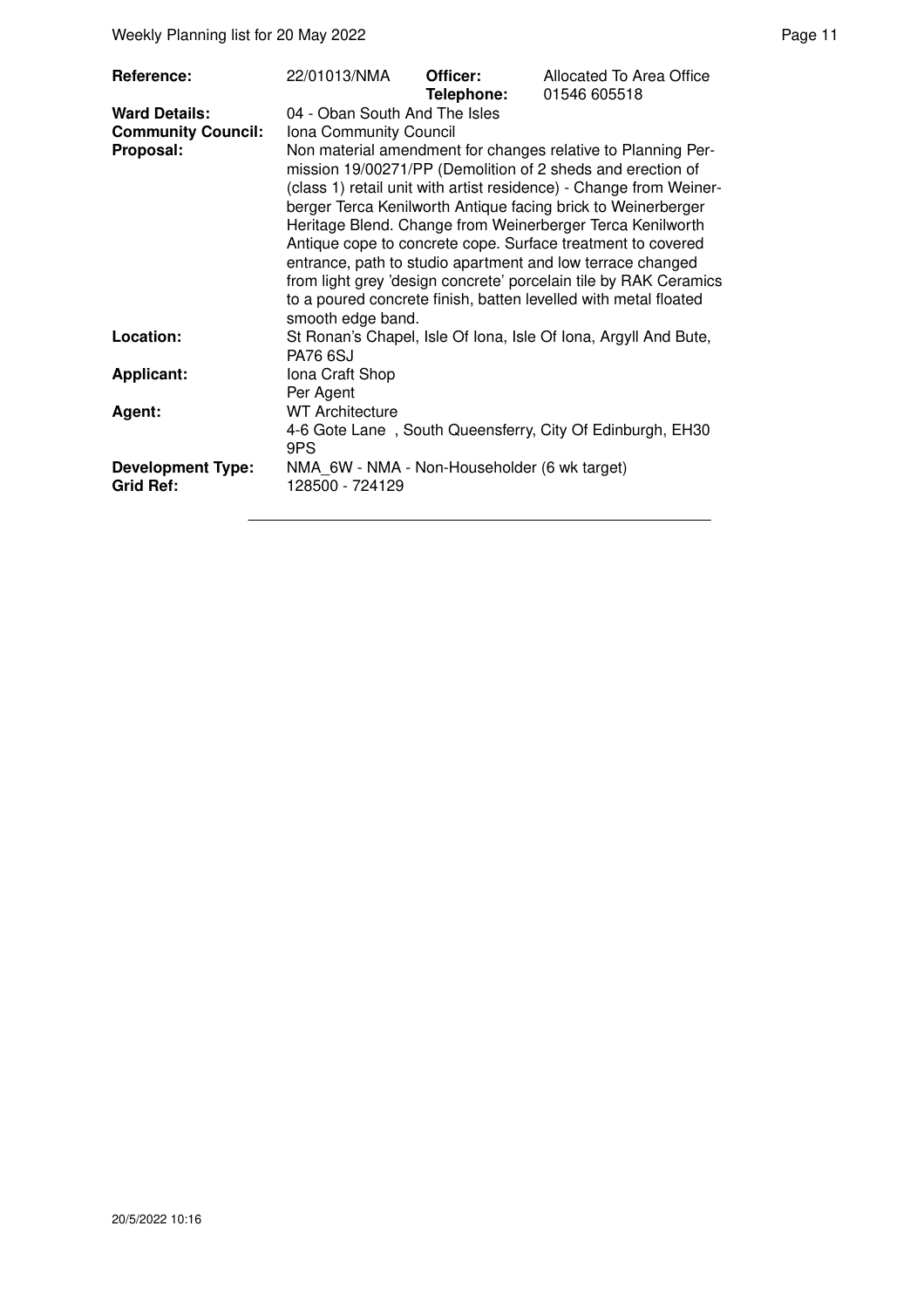## **Mid Argyll, Kintyre and Islay**

| Reference:                                        | 21/02564/PNAGRI                                            | Officer:<br>Telephone: | Allocated To Area Office<br>01546 605518                     |  |
|---------------------------------------------------|------------------------------------------------------------|------------------------|--------------------------------------------------------------|--|
| <b>Ward Details:</b><br><b>Community Council:</b> | 01 - South Kintyre<br><b>Campbeltown Community Council</b> |                        |                                                              |  |
| Proposal:                                         | Erection of agricultural shed                              |                        |                                                              |  |
| Location:                                         |                                                            |                        | Land At Low Knockrioch, Campbeltown, Argyll And Bute         |  |
| <b>Applicant:</b>                                 | Mr Robert McKerral                                         |                        |                                                              |  |
|                                                   |                                                            |                        | Low Knockrioch, Campbeltown, Argyll And Bute, PA28 6PN       |  |
| Agent:                                            | <b>SAC Consulting</b>                                      |                        |                                                              |  |
|                                                   |                                                            |                        | SAC Consulting, 12 Burnside Street, Campbeltown, Argyll And  |  |
| <b>Development Type:</b>                          | Bute, PA28 6JE<br>G_C18 - Agricultural works               |                        |                                                              |  |
| <b>Grid Ref:</b>                                  | 169439 - 620045                                            |                        |                                                              |  |
|                                                   |                                                            |                        |                                                              |  |
| Reference:                                        | 22/00210/PP                                                | Officer:<br>Telephone: | Allocated To Area Office<br>01546 605518                     |  |
| <b>Ward Details:</b>                              | 01 - South Kintyre                                         |                        |                                                              |  |
| <b>Community Council:</b>                         | <b>Campbeltown Community Council</b>                       |                        |                                                              |  |
| Proposal:                                         | Installation of replacement sludge holding tank            |                        |                                                              |  |
| Location:                                         |                                                            |                        | Sewage Works Slaty Farlan, Campbeltown, Argyll And Bute      |  |
| <b>Applicant:</b>                                 | <b>Scottish Water</b>                                      |                        |                                                              |  |
|                                                   |                                                            |                        | The Bridge, Buchanan Gate Business Park, Cumbernauld         |  |
|                                                   | Road, Stepps, Scotland, G33 6FB<br>N/A                     |                        |                                                              |  |
| Agent:                                            |                                                            |                        |                                                              |  |
| <b>Development Type:</b>                          | N10B - Other developments - Local                          |                        |                                                              |  |
| <b>Grid Ref:</b>                                  | 174259 - 620757                                            |                        |                                                              |  |
| Reference:                                        | 22/00264/PP                                                | Officer:<br>Telephone: | Kim MacKay<br>01546 605518                                   |  |
| <b>Ward Details:</b>                              | 01 - South Kintyre                                         |                        |                                                              |  |
| <b>Community Council:</b>                         | <b>Campbeltown Community Council</b>                       |                        |                                                              |  |
| Proposal:                                         |                                                            |                        | Proposed improvements to existing vehicular access and       |  |
|                                                   |                                                            |                        | change of use to form a temporary lorry park and timber han- |  |
|                                                   | dling area (retrospective)                                 |                        |                                                              |  |
| Location:                                         |                                                            |                        | Campbeltown Creamery, Witchburn Road, Campbeltown,           |  |
|                                                   | Argyll And Bute, PA28 6JU                                  |                        |                                                              |  |
| <b>Applicant:</b>                                 | McFadyens Transport<br>Glebe Street, Campbeltown, PA28 6LR |                        |                                                              |  |
| Agent:                                            | <b>McFadyens Contractors</b>                               |                        |                                                              |  |
|                                                   | 55 Glebe Street, Campbeltown, PA28 6LR                     |                        |                                                              |  |
| <b>Development Type:</b>                          | N10B - Other developments - Local                          |                        |                                                              |  |
| <b>Grid Ref:</b>                                  | 171543 - 620229                                            |                        |                                                              |  |
|                                                   |                                                            |                        |                                                              |  |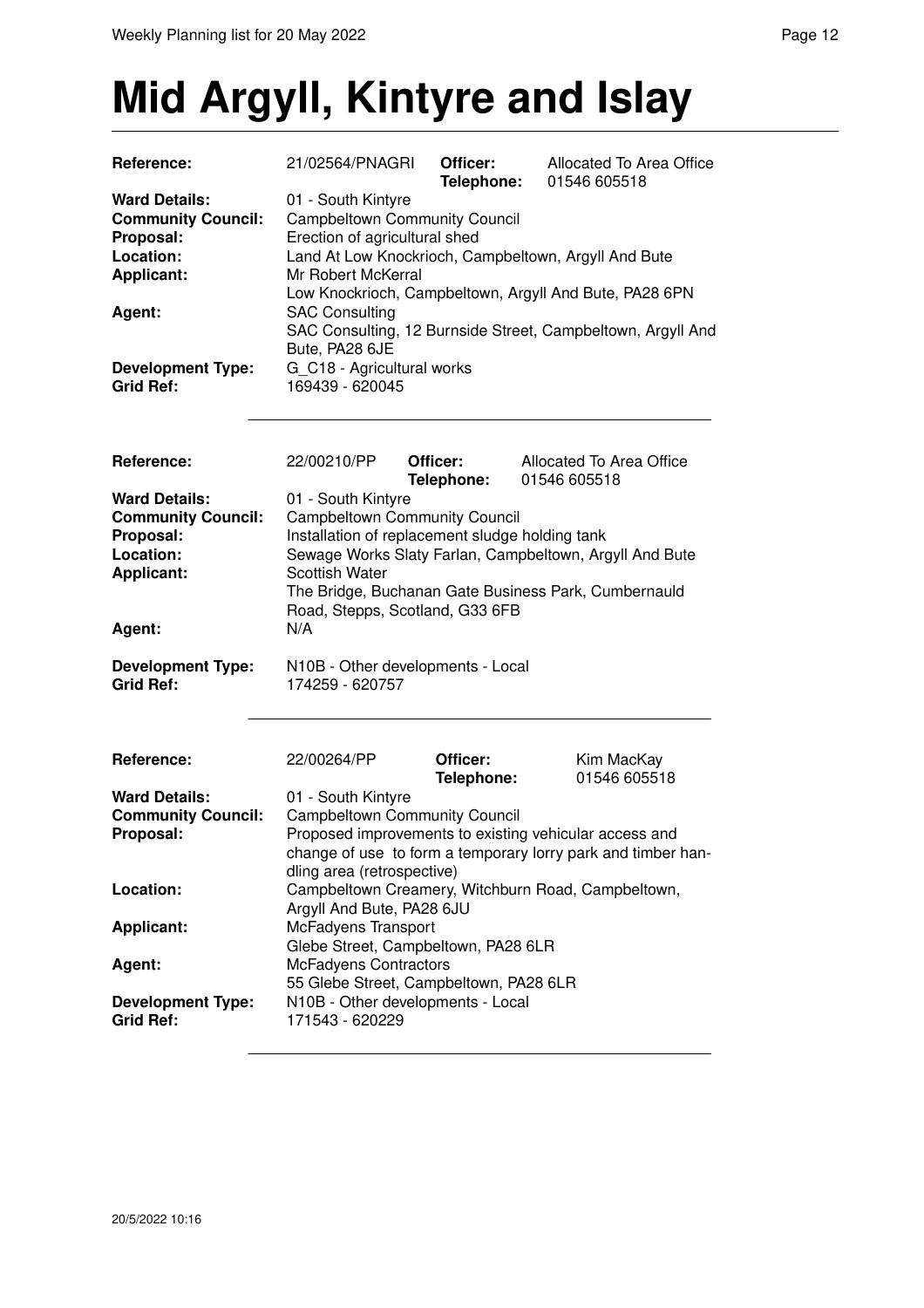Weekly Planning list for 20 May 2022 **Page 13** Page 13

| Reference:                | 22/00370/PP                                                                                                                                                                      | Officer:<br>Telephone: | Allocated To Area Office<br>01546 605518                       |  |
|---------------------------|----------------------------------------------------------------------------------------------------------------------------------------------------------------------------------|------------------------|----------------------------------------------------------------|--|
| <b>Ward Details:</b>      | 03 - Mid Argyll                                                                                                                                                                  |                        |                                                                |  |
| <b>Community Council:</b> | <b>Dunadd Community Council</b>                                                                                                                                                  |                        |                                                                |  |
| Proposal:                 | Erection of telecommunications equipment compound with 30<br>metre high lattice tower, formation of bellmouth access,<br>upgrading works to existing access and associated works |                        |                                                                |  |
| Location:                 | And Bute                                                                                                                                                                         |                        | Land At Tom An Fhithich, Kilmichael Forest, Barmolloch, Argyll |  |
| <b>Applicant:</b>         | Hutchison 3G UK Ltd                                                                                                                                                              |                        |                                                                |  |
|                           |                                                                                                                                                                                  |                        | Star House, 20 Grenfell Road, Maidenhead, Berks, SL6 1EH       |  |
| Agent:                    | <b>WHP Telecoms Limited</b>                                                                                                                                                      |                        |                                                                |  |
|                           |                                                                                                                                                                                  |                        | Station Court, 1A Station Road, Guiseley, Leeds, LS20 8EY      |  |
| <b>Development Type:</b>  | N11 - Telecommunications                                                                                                                                                         |                        |                                                                |  |
| <b>Grid Ref:</b>          | 187992 - 697777                                                                                                                                                                  |                        |                                                                |  |

| <b>Reference:</b>                            | 22/00417/PP                                                                                                                              | Officer:<br>Telephone: | Allocated To Area Office<br>01546 605518 |  |
|----------------------------------------------|------------------------------------------------------------------------------------------------------------------------------------------|------------------------|------------------------------------------|--|
| <b>Ward Details:</b>                         | 01 - South Kintyre                                                                                                                       |                        |                                          |  |
| <b>Community Council:</b>                    | <b>West Kintyre Community Council</b>                                                                                                    |                        |                                          |  |
| Proposal:                                    | Use of land for the siting of 2 lodges and 2 pods, formation of<br>new access and installation of sewage treatment plant and<br>borehole |                        |                                          |  |
| Location:                                    | Land North West Of Tangy Glen Cottages, Campbeltown,<br>Argyll And Bute                                                                  |                        |                                          |  |
| <b>Applicant:</b>                            | Mr Archie Armour<br>Killarow Farm, Tangy, Campbeltown, Argyll And Bute, PA28<br>6QD                                                      |                        |                                          |  |
| Agent:                                       | <b>Tom Grant Architects</b><br>41 Longrow, Campbeltown, Argyll And Bute, PA28 6ER                                                        |                        |                                          |  |
| <b>Development Type:</b><br><b>Grid Ref:</b> | N10B - Other developments - Local<br>166016 - 627813                                                                                     |                        |                                          |  |

| <b>Reference:</b>         | 22/00499/PP                                                 | Officer:<br>Telephone: | Allocated To Area Office<br>01546 605518 |
|---------------------------|-------------------------------------------------------------|------------------------|------------------------------------------|
| <b>Ward Details:</b>      | 01 - South Kintyre                                          |                        |                                          |
| <b>Community Council:</b> | <b>Campbeltown Community Council</b>                        |                        |                                          |
| Proposal:                 | Installation of replacement windows                         |                        |                                          |
| Location:                 | Gowanlea, Argyll Street, Campbeltown, Argyll And Bute, PA28 |                        |                                          |
|                           | 6AZ                                                         |                        |                                          |
| <b>Applicant:</b>         | Mr John Richardson                                          |                        |                                          |
|                           | Gowanlea, Argyll Street, Campbeltown, Scotland, PA28 6AZ    |                        |                                          |
| Agent:                    | N/A                                                         |                        |                                          |
| <b>Development Type:</b>  | N01 - Householder developments                              |                        |                                          |
| <b>Grid Ref:</b>          | 172064 - 620167                                             |                        |                                          |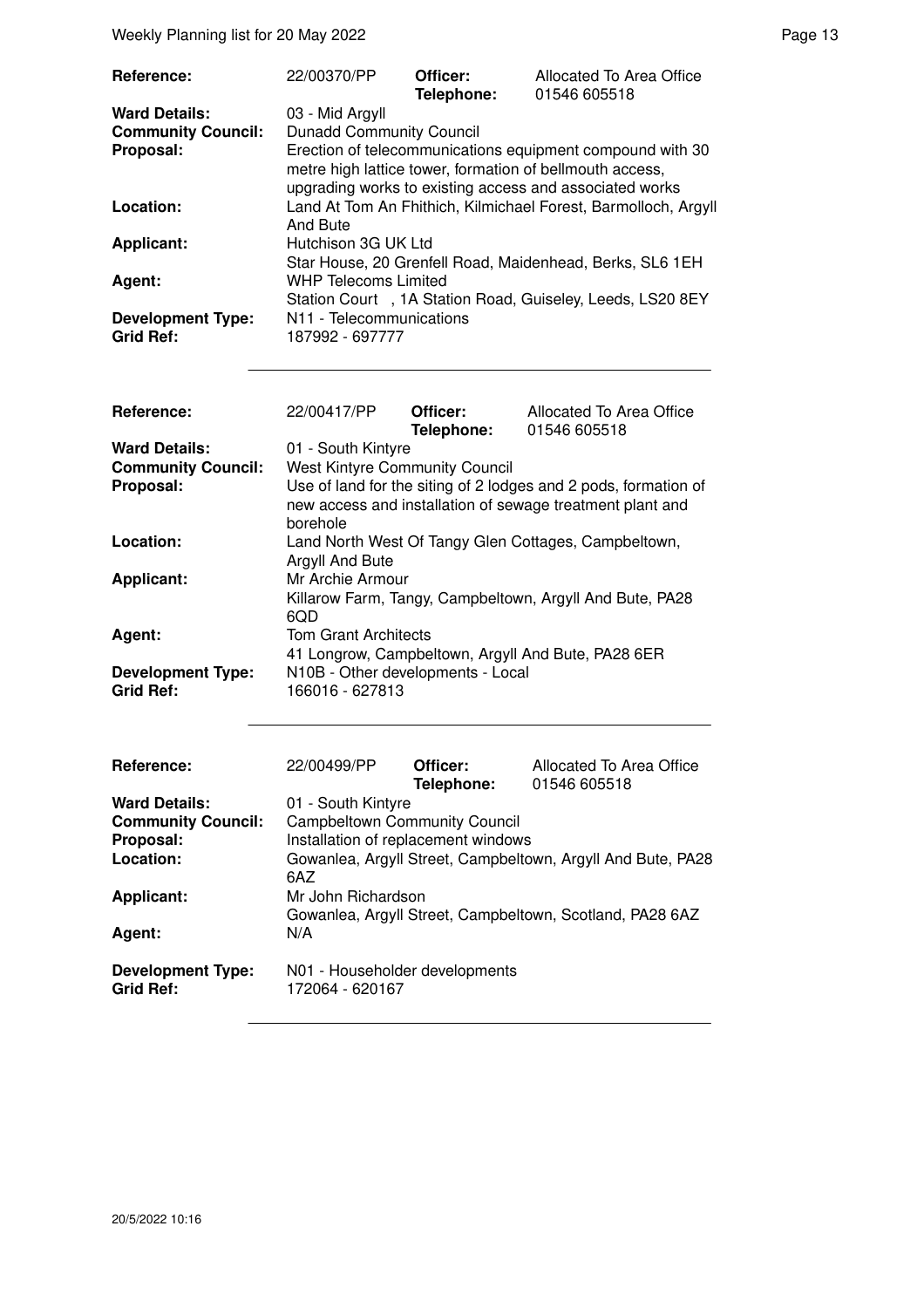| <b>Reference:</b>                            | 22/00609/PP                                                                 | Officer:<br>Telephone: | Allocated To Area Office<br>01546 605518 |  |  |
|----------------------------------------------|-----------------------------------------------------------------------------|------------------------|------------------------------------------|--|--|
| <b>Ward Details:</b>                         | 01 - South Kintyre                                                          |                        |                                          |  |  |
| <b>Community Council:</b>                    | <b>West Kintyre Community Council</b>                                       |                        |                                          |  |  |
| Proposal:                                    | Siting of box trailer for storage of surf equipment for hire and<br>lessons |                        |                                          |  |  |
| Location:                                    | Land North Of Westport Car Park, Kilkenzie, Argyll And Bute                 |                        |                                          |  |  |
| <b>Applicant:</b>                            | Mr Peter Ellerton                                                           |                        |                                          |  |  |
|                                              | 3 Drum Cottage, Kilkenzie, Campbeltown, United Kingdom,<br><b>PA28 6QD</b>  |                        |                                          |  |  |
| Agent:                                       | N/A                                                                         |                        |                                          |  |  |
| <b>Development Type:</b><br><b>Grid Ref:</b> | N10B - Other developments - Local<br>165557 - 626353                        |                        |                                          |  |  |

| Reference:                | 22/00683/PP                            | Officer:<br>Telephone: | Allocated To Area Office<br>01546 605518                   |
|---------------------------|----------------------------------------|------------------------|------------------------------------------------------------|
| <b>Ward Details:</b>      | 03 - Mid Argyll                        |                        |                                                            |
| <b>Community Council:</b> | North Knapdale Community Council       |                        |                                                            |
| Proposal:                 | Erection of extension to existing shed |                        |                                                            |
| Location:                 |                                        |                        | Glenlussa, Crinan, Lochgilphead, Argyll And Bute, PA31 8SW |
| <b>Applicant:</b>         | Mr Gordon Blair                        |                        |                                                            |
|                           |                                        |                        | Glenlussa, Crinan, Lochgilphead, Argyll And Bute, PA31 8SW |
| Agent:                    | John Peace Associates                  |                        |                                                            |
|                           |                                        |                        | 83 Argyll Street, Lochgilphead, Argyll And Bute, PA31 8NE  |
| <b>Development Type:</b>  | N01 - Householder developments         |                        |                                                            |
| <b>Grid Ref:</b>          | 178805 - 694181                        |                        |                                                            |
|                           |                                        |                        |                                                            |

| <b>Reference:</b>         | 22/00703/PP                                                  | Officer:<br>Telephone: | Allocated To Area Office<br>01546 605518               |
|---------------------------|--------------------------------------------------------------|------------------------|--------------------------------------------------------|
| <b>Ward Details:</b>      | 03 - Mid Argyll                                              |                        |                                                        |
| <b>Community Council:</b> | <b>Craignish Community Council</b>                           |                        |                                                        |
| Proposal:                 | Change of use from office space to a bedsit dwelling         |                        |                                                        |
| Location:                 | Smithy Studio, Barbreck, Lochgilphead, Argyll And Bute, PA31 |                        |                                                        |
|                           | 8QW                                                          |                        |                                                        |
| <b>Applicant:</b>         | Mr James Leslie                                              |                        |                                                        |
|                           |                                                              |                        | The Smithy, Barbreck, Lochgilphead, Scotland, PA31 8QW |
| Agent:                    | Tom McCardel Associates                                      |                        |                                                        |
|                           | Smithy Studio, Barbreck, Ardfern, Lochgilphead, United King- |                        |                                                        |
|                           | dom. PA31 8QW                                                |                        |                                                        |
| <b>Development Type:</b>  | N03B - Housing - Local                                       |                        |                                                        |
| <b>Grid Ref:</b>          | 182264 - 706798                                              |                        |                                                        |
|                           |                                                              |                        |                                                        |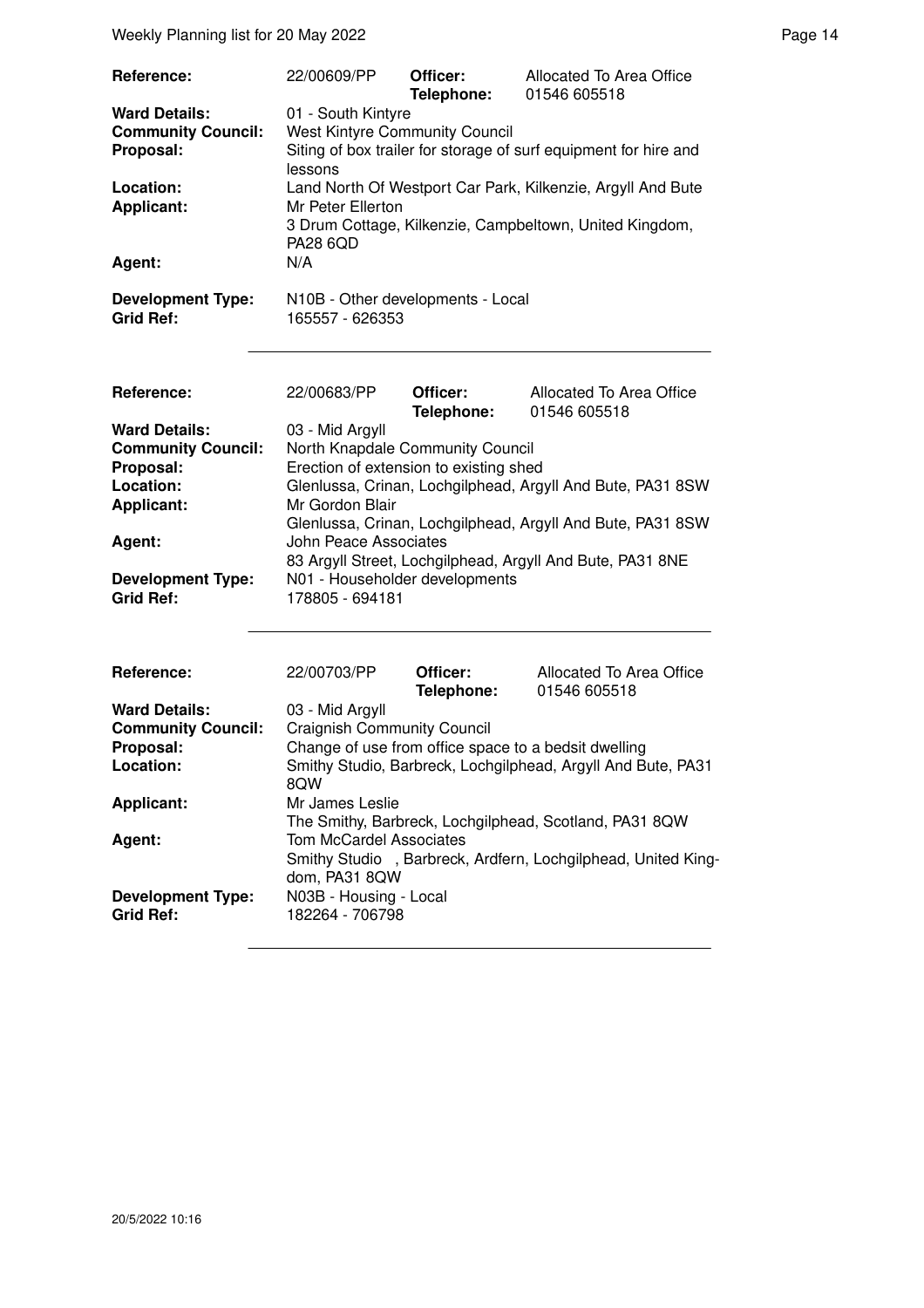| Reference:                | 22/00739/LIB                                                  | Officer:   | Allocated To Area Office |
|---------------------------|---------------------------------------------------------------|------------|--------------------------|
|                           |                                                               | Telephone: | 01546 605518             |
| <b>Ward Details:</b>      | 01 - South Kintyre                                            |            |                          |
| <b>Community Council:</b> | <b>Campbeltown Community Council</b>                          |            |                          |
| Proposal:                 | Installation of 2 air source heat pumps, replacement windows  |            |                          |
|                           | and doors and internal alterations                            |            |                          |
| Location:                 | 99 And 101 Millknowe, Campbeltown, Argyll And Bute, PA28      |            |                          |
|                           | 6NJ                                                           |            |                          |
| <b>Applicant:</b>         | Mr Richard Gates                                              |            |                          |
|                           | Dalriada House, Lochnell Street, Lochgilphead, Scotland, PA31 |            |                          |
|                           | 8JL                                                           |            |                          |
| Agent:                    | <b>INCH Architecture &amp; Design</b>                         |            |                          |
|                           | 20 Trongate, Glasgow, United Kingdom, G1 5ES                  |            |                          |
| <b>Development Type:</b>  | $N14$ - Listed bldg + con area consents                       |            |                          |
| <b>Grid Ref:</b>          | 171565 - 621122                                               |            |                          |

| Reference:                                                     | 22/00922/NMA                                                                                                                                                                                                                                                                                                                                                         | Officer:<br>Telephone: | Allocated To Area Office<br>01546 605518 |
|----------------------------------------------------------------|----------------------------------------------------------------------------------------------------------------------------------------------------------------------------------------------------------------------------------------------------------------------------------------------------------------------------------------------------------------------|------------------------|------------------------------------------|
| <b>Ward Details:</b><br><b>Community Council:</b><br>Proposal: | 02 - Kintyre And The Islands<br>Jura Community Council<br>Non material amendment to planning permission 20/02092/PP<br>(Alterations and extension to dwellinghouse) Window on ground<br>and first floor North East elevation moved to run parallel with<br>interior doors into the snug and master. Chimney now moved<br>on the North East elevation to accommodate. |                        |                                          |
| Location:                                                      | Bishop's Well, Craighouse, Isle Of Jura, Argyll And Bute, PA60<br>7XG                                                                                                                                                                                                                                                                                                |                        |                                          |
| <b>Applicant:</b>                                              | Mrs Roxanna Robb<br>Bishop's Well, Craighouse, Keills Croft, Jura, Scotland, PA60<br>7XG                                                                                                                                                                                                                                                                             |                        |                                          |
| Agent:                                                         | <b>Rbstudio Architects</b><br>21A Haven Road, Bournemouth, UK, BH13 7LE                                                                                                                                                                                                                                                                                              |                        |                                          |
| <b>Development Type:</b><br><b>Grid Ref:</b>                   | NMA 4W - NMA - Householder (4 wk target)<br>153052 - 668712                                                                                                                                                                                                                                                                                                          |                        |                                          |

| <b>Reference:</b>                            | 22/00942/PNAGRI                                               | Officer:<br>Telephone: | Allocated To Area Office<br>01546 605518                 |
|----------------------------------------------|---------------------------------------------------------------|------------------------|----------------------------------------------------------|
| <b>Ward Details:</b>                         | 02 - Kintyre And The Islands                                  |                        |                                                          |
| <b>Community Council:</b>                    | <b>Islay Community Council</b>                                |                        |                                                          |
| Proposal:                                    | Erection of agricultural building                             |                        |                                                          |
| Location:                                    | Land North Of The Grange, Bridgend, Isle Of Islay, Argyll And |                        |                                                          |
|                                              | Bute, PA44 7PX                                                |                        |                                                          |
| <b>Applicant:</b>                            | Mr J Porter                                                   |                        |                                                          |
|                                              | Land North Of The Grange, Port Ellen, Isle Of Islay           |                        |                                                          |
| Agent:                                       | <b>Robinsons</b>                                              |                        |                                                          |
|                                              | land, DG11 2SD                                                |                        | Broomhouses 2 Ind Estate, Glasgow Road, Lockerbie, Scot- |
| <b>Development Type:</b><br><b>Grid Ref:</b> | G C18 - Agricultural works<br>130836 - 663724                 |                        |                                                          |